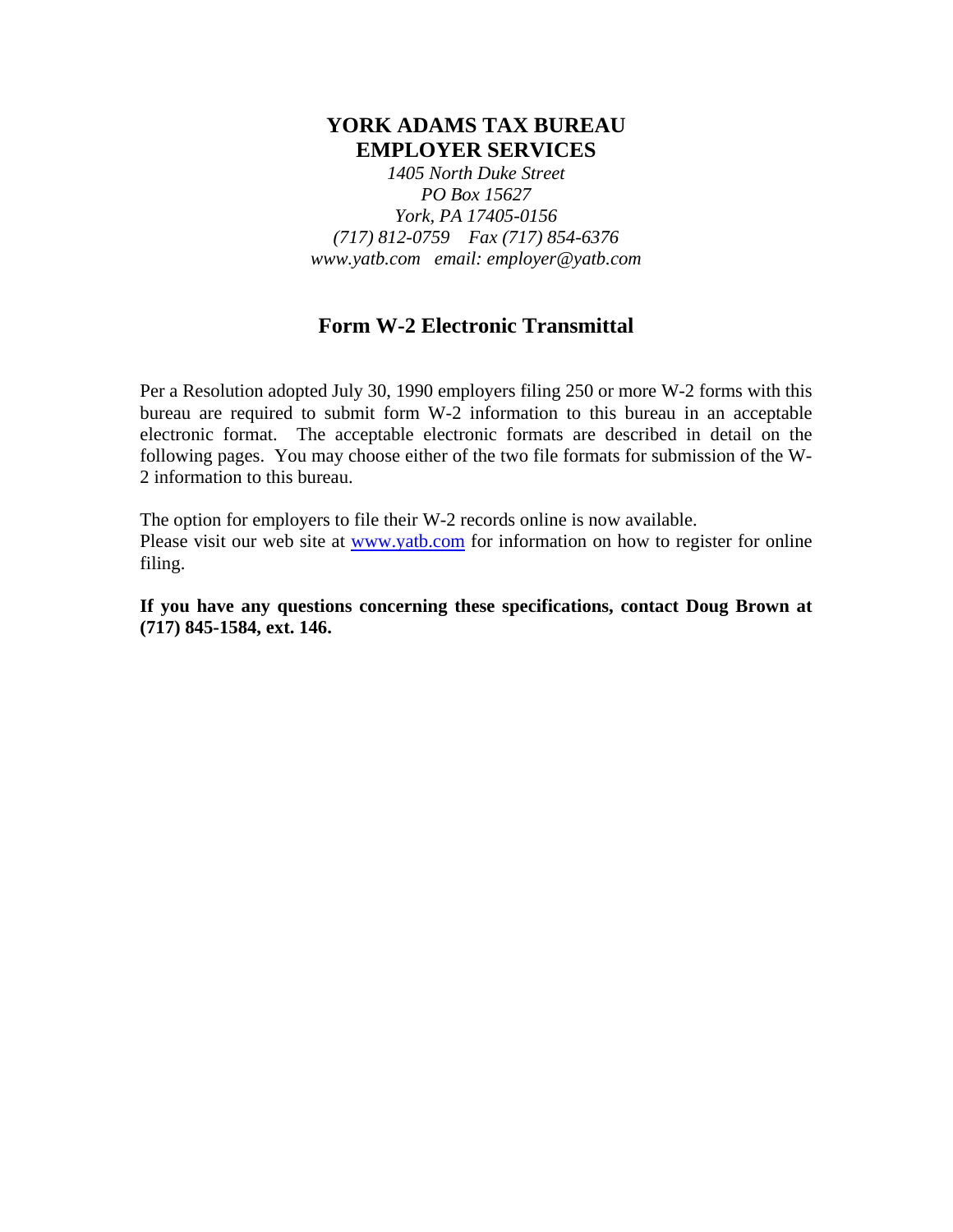#### **General**

## **DO NOT DUPLICATE ON PAPER FORMS ANY INFORMATION FILED ELECTRONICALLY.**

W-2 forms on magnetic media, optical media, or filed online must be submitted on or before February 28th of the year following the tax year being reported. When submitting computer media remember to include the following information:

\* The name and telephone number of a person to contact should questions arise.

\* A return address for the magnetic media submitted.

\* An annual reconciliation **Form 322** for each employer account represented on the magnetic media.

If you are submitting magnetic media to this bureau for the first time, please provide us with test media (labeled as such) for verification at least one month prior to sending live data.

**NOTE: Record formats are presented on pages 4 and 5. Two different record formats are presented; the Excel Spreadsheet Format and the Federal Government EFW2 Format. Choose the format that best accommodates your situation.**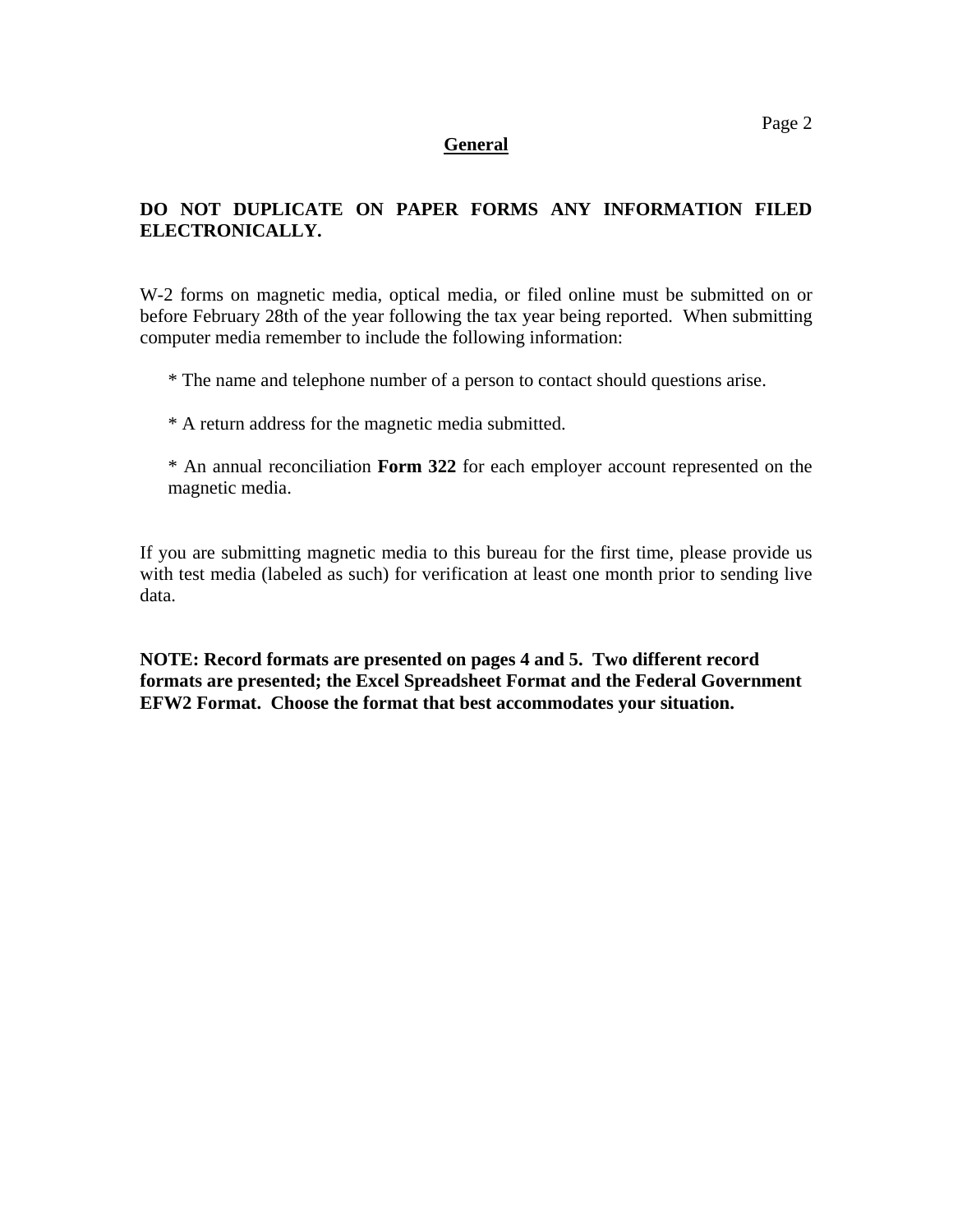## **Magnetic Media Technical Requirements**

It is acceptable to "zip" your files prior to submission. Please utilize standard PKZIP or WinZip technology to do so. Please maintain the standard .zip extension on "zipped" files so that it is obvious to us that the file needs to be unzipped.

**Note**: Records filed online may not be "zipped".

Please submit your files using one of the acceptable transport methods or forms of media listed below.

## **Transport Methods / Forms of Media**

1. CD-ROM, DVD, CD-R, CD-RW, are acceptable.

All media must be formatted for and readable by a standard Microsoft Windows based PC.

2. E-Mail:

E-mail the W-2 data as a file attachment to info@yatb.com.

#### **Notice to persons and entities who transmit e-mail or fax information or records to the York Adams Tax Bureau:**

This Bureau shall not be responsible or liable for the confidentiality of information or records which are or which may be read, accessed or received by another person or entity while the information or records are in transit to or from this Bureau by e-mail or fax.

## **Note: We still require the paper form 322 (by regular mail or hand delivery) even when W-2's are e-mailed to us**.

#### 3. Online Filing.

 Please visit our web site at www.yatb.com for information on how to register for online filing.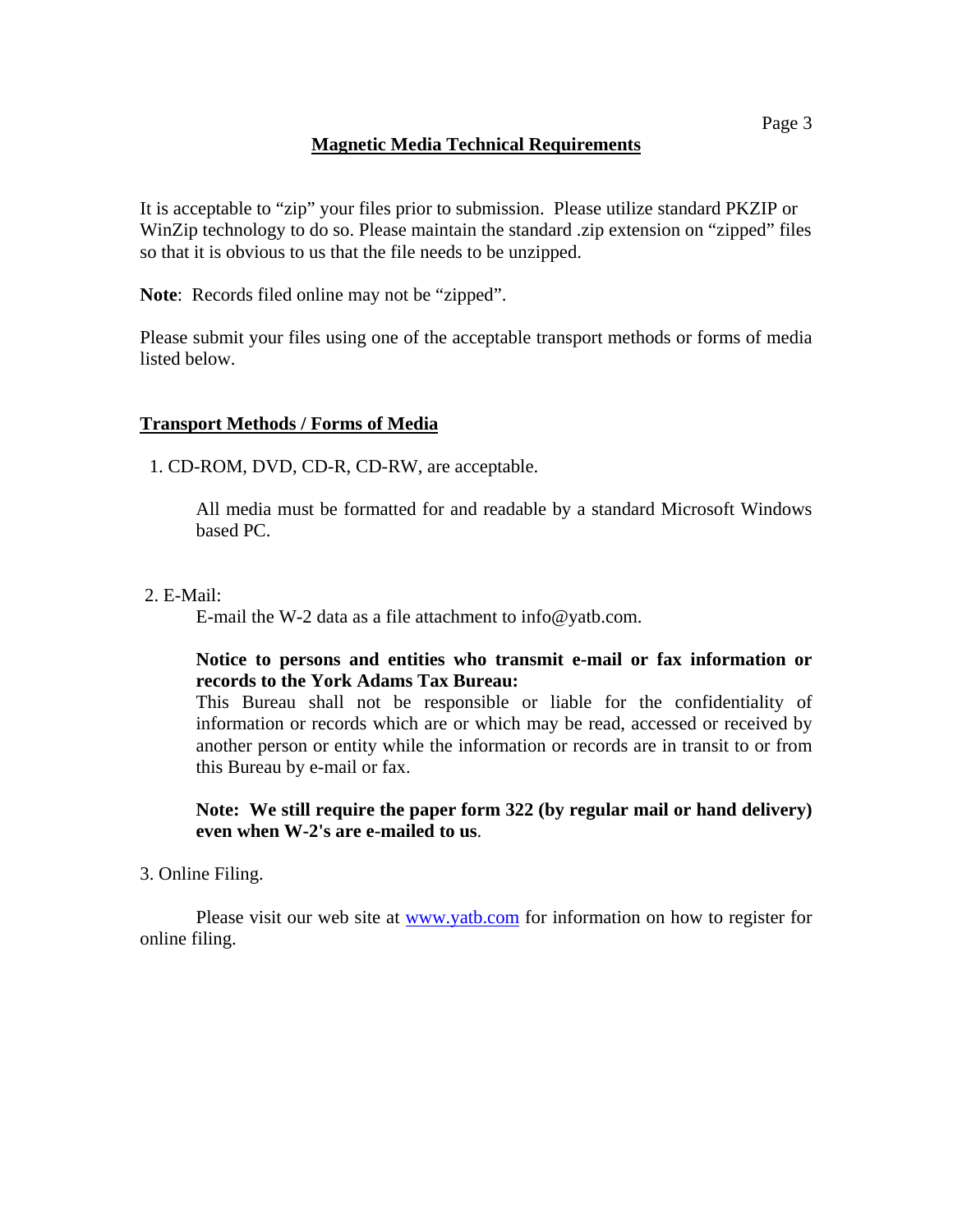## **Excel Spreadsheet Format**

The table must include the following columns, at a minimum. The columns may appear in any order.

**Note**: We accept Microsoft Excel version 2003 or earlier.

| <b>Required Field</b>         | <b>Column Heading (Row 1) Contains the Text:</b>  |  |
|-------------------------------|---------------------------------------------------|--|
| <b>Account Number</b>         | <b>ACCOUNT</b> (York Adams Tax                    |  |
|                               | Bureau account number, Not federal EIN.)          |  |
| <b>Social Security Number</b> | <b>SSN</b>                                        |  |
| <b>First Name</b>             | <b>FIRST NAME</b>                                 |  |
| <b>Last Name</b>              | <b>LAST NAME</b>                                  |  |
| Middle Initial                | MI                                                |  |
| <b>Street Address</b>         | ADDRESS (The first column on which these          |  |
|                               | characters are found will be treated as Address   |  |
|                               | Line 1. If these characters are found             |  |
|                               | on a subsequent column, it will be treated        |  |
|                               | as Address Line 2.)                               |  |
| City                          | <b>CITY</b>                                       |  |
| <b>State</b>                  | <b>STATE</b>                                      |  |
| Zip Code                      | <b>ZIP</b>                                        |  |
| Gross Wages                   | <b>GROSS WAGES</b>                                |  |
| <b>Tax Withheld</b>           | <b>WITHHELD</b>                                   |  |
| Tax Year                      | YEAR                                              |  |
| <b>Residence PSD</b>          | PSD (This is the Political Subdivision Code)      |  |
|                               | associated with the employee's home address.      |  |
|                               | These codes are defined by the DCED. Please       |  |
|                               | contact the Bureau for codes if you are           |  |
|                               | reporting PSD data.)                              |  |
| <b>Work Location PSD</b>      | WORK (This is the Political Subdivision Code      |  |
|                               | associated with the physical work location of the |  |
|                               | employee within the state of PA.)                 |  |